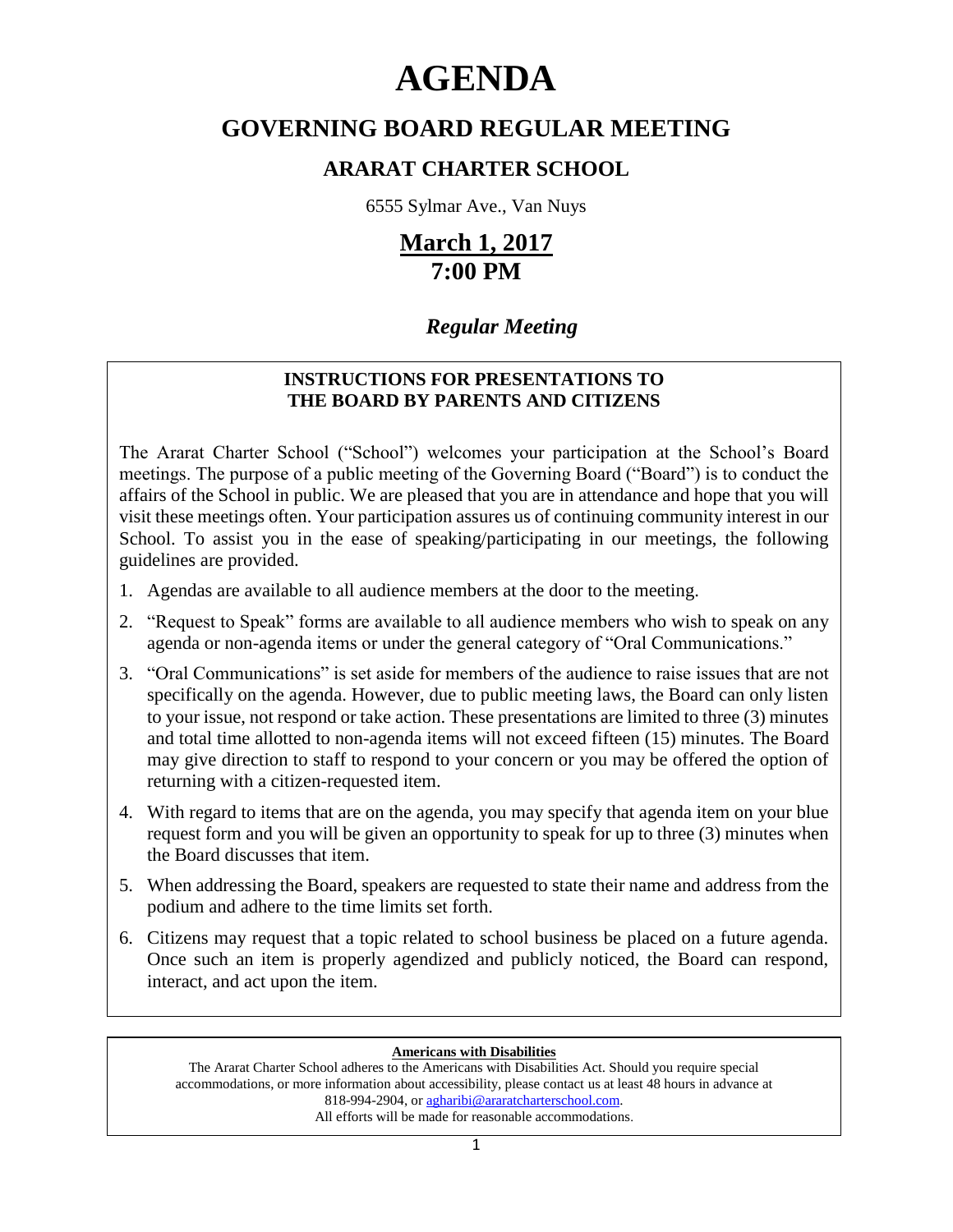### **I. OPEN SESSION**

# **A. CALL TO ORDER:**

Meeting was called to order by Board Chairperson, Shakeh Avakian at \_\_\_\_ pm.

### **B. ROLL CALL**

|                      | Present | Absent |
|----------------------|---------|--------|
| Shakeh Avakian       |         |        |
| Marlena Gonzalez     |         |        |
| Lorena Gonzalez      |         |        |
| John Henderson       |         |        |
| Sylva Karayan        |         |        |
| Hermine Mahseredjian |         |        |
| Giuliana Vilardes    |         |        |

# **C. APPROVAL OF MINUTES OF BOARD MEETING OF January 21, 2017**

Moved by: Seconded by: Vote: Vote:

# **II. COMMUNICATIONS**

# **A. ORAL COMMUNICATIONS:**

*Non-agenda items: no individual presentation shall be for more than three (3) minutes and the total time for this purpose shall not exceed fifteen (15) minutes. Ordinarily, Board members will not respond to presentations and no action can be taken. However, the Board may give direction to staff following a presentation.*

# **B. FOR INFORMATION: CHAIRPERSON'S REPORT**. (Attachment)

- **1. Update on Facilities**
- **2. Update on Prop 39**
- **3. Update on Diversity**
- **4. Update on Form 700**
- **5. Government Board Staff Survey**

# **C. FOR INFORMATION: PRINCIPAL'S REPORT.** (Attachment)

*This is a presentation of information that has occurred since the previous Board meeting. (Per attached report)*

- **1. Update on School Calendar of Events**
- **2. Update on School Fundraisers**
- **3. Update on LAUSD Oversight Visit**
- **4. Update on Interim Assessment Block Testing**

#### **D. FOR INFORMATION: FINANCIAL REPORT**

*This is an update from what has transpired since the last board meeting.*

#### **1. Budget to Date Update from Edtec**

# **III. CONSENT AGENDA ITEMS**

*All matters listed under the consent agenda are considered by the Board to be routine and will be approved/enacted by the Board in one motion in the form listed below. Unless specifically requested by a Board member for further discussion or removed from the agenda, there will be no discussion of these items prior to the Board votes on them. The Principal recommends approval of all consent agenda items.*